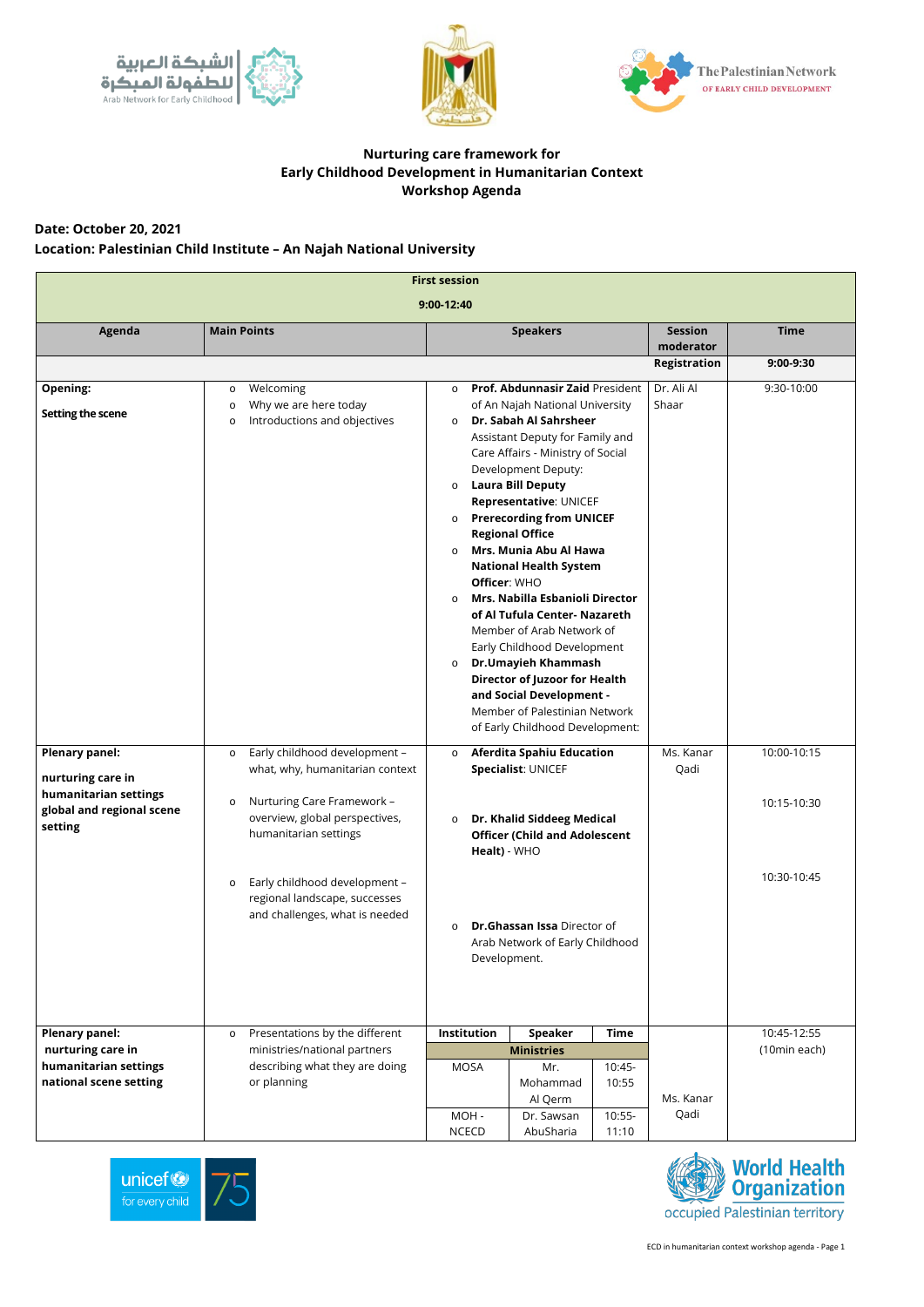



ECD in humanitarian context workshop agenda - Page 2

|                                                                                                                                               | <u>country action plan complate</u> |                                                                                               |                                               |  |  |  |
|-----------------------------------------------------------------------------------------------------------------------------------------------|-------------------------------------|-----------------------------------------------------------------------------------------------|-----------------------------------------------|--|--|--|
|                                                                                                                                               | as tool                             |                                                                                               |                                               |  |  |  |
| <b>Action plan report back</b>                                                                                                                | $\circ$                             | Share out for each group presenting 1-2 priority goals                                        |                                               |  |  |  |
|                                                                                                                                               | $\circ$                             | Discussion of agreed upon actions / next steps and agree on final 3-5 actions to take forward |                                               |  |  |  |
| <b>Group closes with identifying the</b><br>Discussion led by group facilitator: start with Opening framing - WHO, UNICEF or ANECD<br>$\circ$ |                                     |                                                                                               |                                               |  |  |  |
| The discussion will focus on the following questions:                                                                                         |                                     |                                                                                               | top 3 points to share out with large<br>group |  |  |  |
| What data exists now or is being captured?<br>$\circ$                                                                                         |                                     |                                                                                               |                                               |  |  |  |
| How is this data being used for decision making?<br>$\circ$                                                                                   |                                     |                                                                                               | <u>Note taker:</u>                            |  |  |  |
|                                                                                                                                               |                                     |                                                                                               |                                               |  |  |  |





|                                                                                                   |         |                                                                   | Communication                                                                                                       |                     |             |                                          |  |
|---------------------------------------------------------------------------------------------------|---------|-------------------------------------------------------------------|---------------------------------------------------------------------------------------------------------------------|---------------------|-------------|------------------------------------------|--|
|                                                                                                   |         |                                                                   |                                                                                                                     |                     |             |                                          |  |
|                                                                                                   |         |                                                                   | <b>MOE</b>                                                                                                          | Mr. Sudqi Al        | $11:10-$    |                                          |  |
|                                                                                                   |         |                                                                   |                                                                                                                     | Khdour              | 11:20       |                                          |  |
|                                                                                                   |         |                                                                   |                                                                                                                     | Gaza                |             |                                          |  |
|                                                                                                   |         |                                                                   | Gaza                                                                                                                | Mrs. Amani          | $11:20-$    |                                          |  |
|                                                                                                   |         |                                                                   |                                                                                                                     | Badwan              | 11:35       |                                          |  |
|                                                                                                   |         |                                                                   |                                                                                                                     | <b>Academia</b>     |             |                                          |  |
|                                                                                                   |         |                                                                   | Al Quds                                                                                                             | Mrs. Bo'ad          | $11:35-$    |                                          |  |
|                                                                                                   |         |                                                                   | University                                                                                                          | Khales              | 11:45       |                                          |  |
|                                                                                                   |         |                                                                   |                                                                                                                     | <b>Institutions</b> |             |                                          |  |
|                                                                                                   |         |                                                                   | Juzoor for                                                                                                          | Dr. Elias           | $11:45-$    |                                          |  |
|                                                                                                   |         |                                                                   | Health and                                                                                                          | Habash              | 11:55       | Mrs. Rihab                               |  |
|                                                                                                   |         |                                                                   | Social                                                                                                              |                     |             | Sandouka                                 |  |
|                                                                                                   |         |                                                                   | Development                                                                                                         |                     |             |                                          |  |
|                                                                                                   |         |                                                                   | <b>PNECD</b>                                                                                                        | Dr. Mahmoud         | $11:55-$    |                                          |  |
|                                                                                                   |         |                                                                   |                                                                                                                     | Mattar              | 12:05       |                                          |  |
|                                                                                                   |         |                                                                   | World Vision                                                                                                        | Mrs. Hana Al        | 12:05-      |                                          |  |
|                                                                                                   |         |                                                                   |                                                                                                                     | Rabadi              | 12:15       |                                          |  |
|                                                                                                   |         |                                                                   | PCI                                                                                                                 | Dr. Ali Shaar       | $12:15-$    |                                          |  |
|                                                                                                   |         |                                                                   |                                                                                                                     |                     | 12:25       |                                          |  |
|                                                                                                   |         |                                                                   | <b>ECRC</b>                                                                                                         | Mrs. Neyaha         | $12:25-$    |                                          |  |
|                                                                                                   |         |                                                                   |                                                                                                                     | Hamed               | 12:45       |                                          |  |
|                                                                                                   |         |                                                                   | <b>UNRWA</b>                                                                                                        | Dr. Ahmad           | $12:45-$    |                                          |  |
|                                                                                                   |         |                                                                   |                                                                                                                     | Alhoor              | 12:55       |                                          |  |
|                                                                                                   |         |                                                                   | <b>Break</b>                                                                                                        |                     |             |                                          |  |
|                                                                                                   |         |                                                                   | 12:55-1:15                                                                                                          |                     |             |                                          |  |
|                                                                                                   |         |                                                                   | <b>Second session: group work</b>                                                                                   |                     |             |                                          |  |
|                                                                                                   |         |                                                                   | $1:15 - 2:00$                                                                                                       |                     |             |                                          |  |
| <b>Group 1</b>                                                                                    |         | <b>o</b> Creating political will and                              | Group facilitator:                                                                                                  |                     |             | Allocated time:                          |  |
|                                                                                                   |         | investment (strategic action 1.                                   | Mrs. Buthaina Ghanem                                                                                                |                     |             | $1:15-2:00$                              |  |
|                                                                                                   |         | <b>Focus on lead and invest</b>                                   |                                                                                                                     |                     |             |                                          |  |
|                                                                                                   |         | strategy)                                                         |                                                                                                                     |                     |             |                                          |  |
|                                                                                                   | $\circ$ | <b>Goals for 2021-2022 Use</b>                                    |                                                                                                                     |                     |             |                                          |  |
|                                                                                                   |         | country action plan template                                      |                                                                                                                     |                     |             |                                          |  |
|                                                                                                   |         | as tool                                                           |                                                                                                                     |                     |             |                                          |  |
| Discussion led by group facilitator: start with Opening framing - WHO, UNICEF or ANECD<br>$\circ$ |         |                                                                   |                                                                                                                     |                     |             | <b>Group closes with identifying the</b> |  |
| The discussion will focus on the following questions:                                             |         |                                                                   |                                                                                                                     |                     |             | top 3 points to share out with large     |  |
|                                                                                                   |         |                                                                   |                                                                                                                     |                     |             | group                                    |  |
| What is the current situation? Main achievements?<br>$\circ$<br>What are the gaps?<br>$\circ$     |         |                                                                   |                                                                                                                     |                     | Note taker: |                                          |  |
| What are our priorities and suggested next steps?<br>$\circ$                                      |         |                                                                   |                                                                                                                     |                     |             |                                          |  |
|                                                                                                   |         |                                                                   |                                                                                                                     |                     |             |                                          |  |
|                                                                                                   |         |                                                                   |                                                                                                                     |                     | Presenter:  |                                          |  |
| <b>Action plan report back</b>                                                                    |         | Share out for each group presenting 1-2 priority goals<br>$\circ$ |                                                                                                                     |                     |             |                                          |  |
|                                                                                                   |         | $\circ$                                                           |                                                                                                                     |                     |             |                                          |  |
| <b>Group 2</b>                                                                                    |         | <b>o</b> Strengthening implementation                             | Discussion of agreed upon actions / next steps and agree on final 3-5 actions to take forward<br>Group facilitator: |                     |             | Allocated time                           |  |
|                                                                                                   |         | (Strategic actions 2 and 3.                                       | Mrs. Hana Rabadi                                                                                                    |                     |             | $1:15-2:00$                              |  |
|                                                                                                   |         | <b>Focus on families and</b>                                      |                                                                                                                     |                     |             |                                          |  |
|                                                                                                   |         | communities & Strengthen                                          |                                                                                                                     |                     |             |                                          |  |
|                                                                                                   |         |                                                                   |                                                                                                                     |                     |             |                                          |  |
|                                                                                                   |         |                                                                   |                                                                                                                     |                     |             |                                          |  |
|                                                                                                   | $\circ$ | services)<br><b>Goals for 2021-2022 Use</b>                       |                                                                                                                     |                     |             |                                          |  |